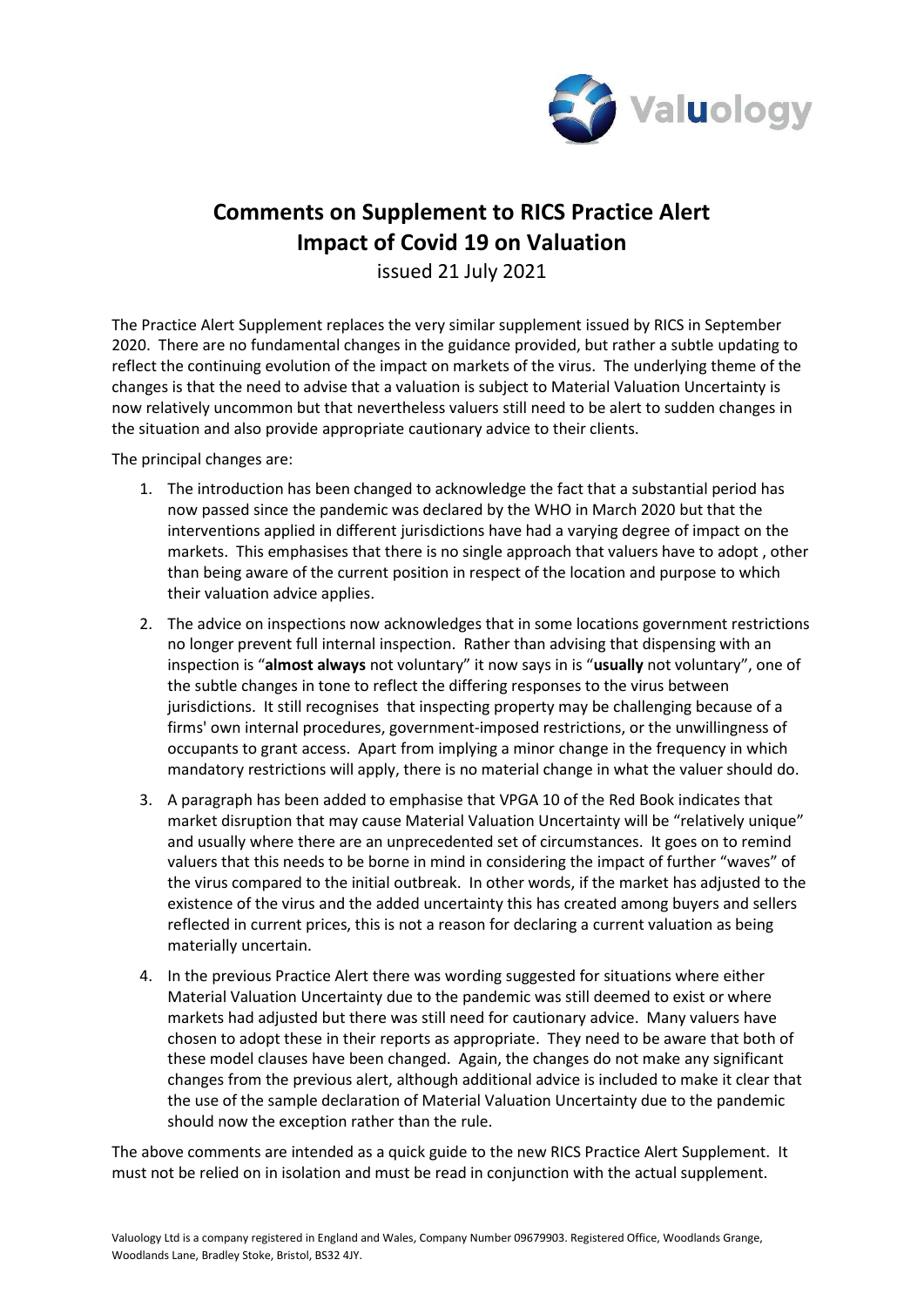## **Our thoughts**

The timely initial advice to valuers on how the effects of the pandemic on property markets should be reported, and the updates issued since, are a model for how RICS can use its convening power and resources to provide support to its members faced with unforeseen problems that are outside the professional experience of many current practitioners. It has also clarified some of the ambiguities and filled in the gaps in the current Red Book guidance in VPGA 10. Overall this has been an excellent initiative.

There are a few additional points we feel would benefit from amplification. These are:

- 5. Although not in either VPGA 10 or the Practice Alerts, the term "material valuation uncertainty" is often being contracted to the initials MVU. While a convenient shorthand this brings the risk of giving the impression that this is a distinct attribute of a valuation that can be turned on and off at will. It must always be remembered that there is uncertainty in every valuation estimate, just as there is uncertainty as to whether any bid or offer will be accepted until a deal is agreed. This is understood and therefore making specific reference to this uncertainty when reporting the valuation will only serve to unnecessarily undermine it. However, if the valuer has unusual difficulty in finding relevant evidence, then it becomes prudent to disclose this so that anyone relying on the valuation is aware that the valuer has less confidence in the figure than would normally be the case. This difficulty can arise from:
	- a recent unexpected event which has disrupted markets and the data on which they rely, of which the rapid onset of the pandemic in early 2020 was an example,
	- reliance on a method where the valuation is unduly sensitive to relatively small changes in the inputs used, the classic example being the residual method being used as the sole means of estimating the value of a development project,
	- valuing specialised property for which there are no direct comparables.

There is therefore no fixed line as to when the inevitable uncertainty becomes material – in every case it will depend on the facts and circumstances. As confirmed in the Practice Alert, whether material uncertainty exists remains the decision of the valuer.

- 6. The Practice Alert has recommended wording for where COVID-19 is still a relevant issue but the property market is properly functioning. This includes the words "…our valuation is not reported as being subject to material valuation uncertainty…". This does beg the question why it is deemed necessary to confirm that you have not said something you haven't. We believe the explanation lies in the recently introduced regulations for property funds in the UK which requires a fund manager to suspend dealing in the fund's units if the standing independent valuer indicates that 20% or more of the fund's assets are subject to material valuation unc[ertainty.](#page-1-0) $<sup>1</sup>$  Since in the first few weeks of the pandemic virtually all</sup> monthly fund valuations were subject to MVU, when this was no longer the case it was felt prudent to emphasise this. In the case of one off valuations being made where markets are now functioning there is an argument that the suggested wording is unnecessary and could cause confusion to clients unfamiliar with what "material valuation uncertainty" means.
- 7. Valuation uncertainty is only concerned with the degree of uncertainty in the reported value. It is not about "market risk" i.e. the risk of values being adversely affected by the eventual outcome of something that is known about or anticipated at the valuation date. This is explained more fully in [our blog The future is uncertain – what's the problem?](https://www.valuology.org/single-post/2018/10/08/the-future-is-uncertain-what-s-the-problem) Although it is not a specific Red Book requirement to comment on market risk, many clients want this, and many firms include something in their report. It is clear that at the moment the future impact of the pandemic on different asset classes and different markets is

<span id="page-1-0"></span><sup>&</sup>lt;sup>1</sup> Subject to conditions – see Non-UCITS Retail Schemes Investing in Illiquid Assets Instrument 2019 – FCA 2019/90